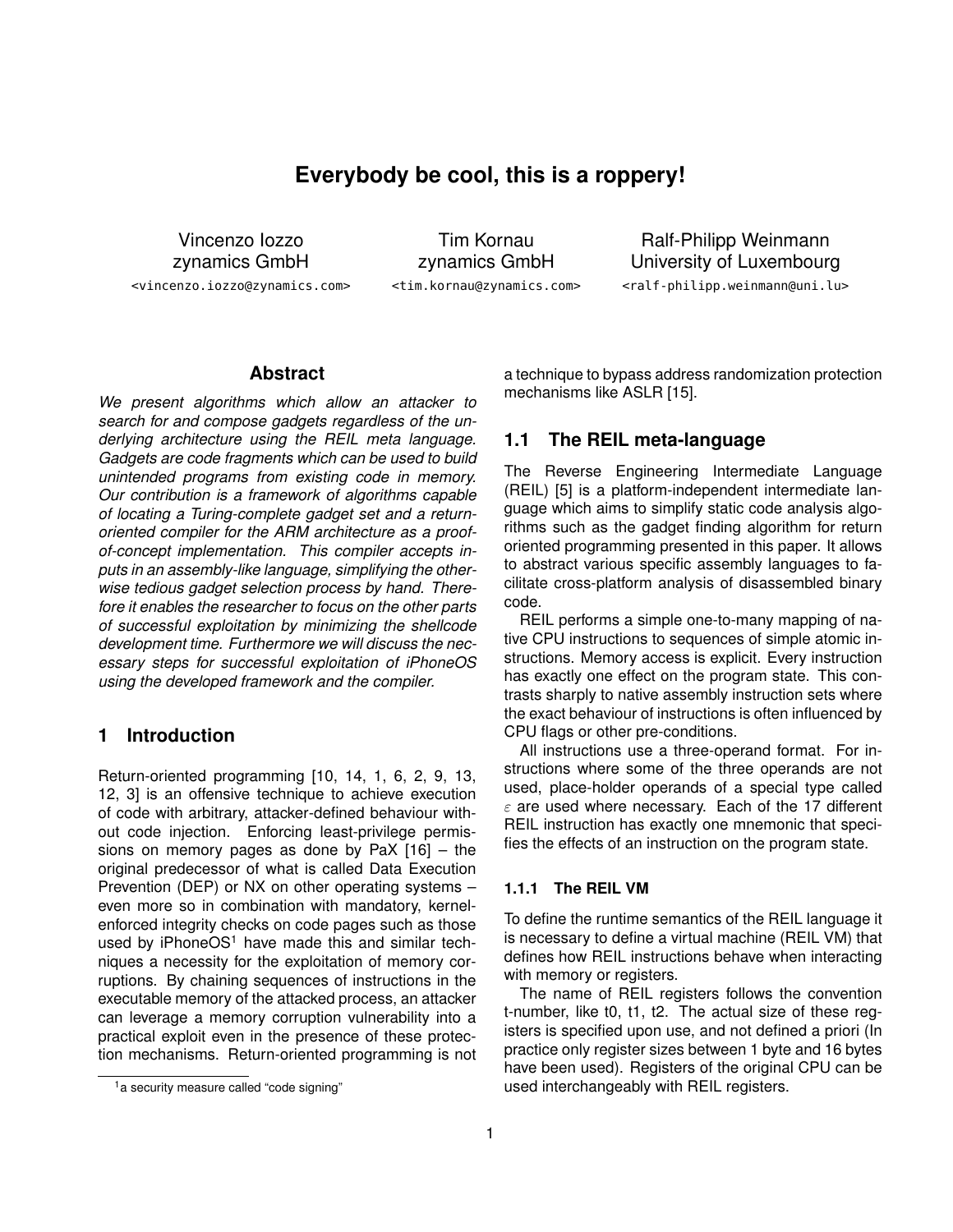The REIL VM uses a flat memory model without alignment constraints. The endianness of REIL memory accesses equals the endianness of memory accesses of the source platform.

#### **1.1.2 REIL instructions**

REIL instructions can loosely be grouped into five different categories according to the type of the instruction (See Table 1).

| <b>ARITHMETIC INSTRUCTIONS</b>               | <b>OPERATION</b>                                                                         |
|----------------------------------------------|------------------------------------------------------------------------------------------|
| ADD $x_1, x_2, y$                            | $y = x_1 + x_2$                                                                          |
| SUB $x_1, x_2, y$                            | $V = X_1 - X_2$                                                                          |
| MUL $x_1, x_2, y$                            | $V = X_1 \cdot X_2$                                                                      |
| DIV $x_1, x_2, y$                            | $rac{x_1}{x_2}$<br>$y =$                                                                 |
| MOD $x_1, x_2, y$                            | $y = x_1 \mod x_2$                                                                       |
|                                              |                                                                                          |
| BSH $x_1, x_2, y$                            | $x_1 \cdot 2^{x_2}$ if $x_2 \ge 0$<br>$\left  \frac{x_1}{2^{-x_2}} \right $ if $x_2 < 0$ |
| <b>BITWISE INSTRUCTIONS</b>                  | <b>OPERATION</b>                                                                         |
| $\overline{AND}$ $x_1, x_2, y$               | $y = x_1 \& x_2$                                                                         |
| OR $x_1, x_2, y$                             | $y = x_1   x_2$                                                                          |
| XOR $x_1, x_2, y$                            | $V = X_1 \oplus X_2$                                                                     |
| <b>LOGICAL INSTRUCTIONS</b>                  | <b>OPERATION</b>                                                                         |
| BISZ $x_1, \varepsilon, y$                   | $\begin{cases} 1 & \text{if } x_1 = 0 \\ 0 & \text{if } x_1 \neq 0 \end{cases}$          |
| JCC $x_1, \varepsilon, y$                    | transfer control flow to y iff $x_1 \neq 0$                                              |
| <b>DATA TRANSFER INSTRUCTIONS</b>            | <b>OPERATION</b>                                                                         |
| LDM $x_1, \varepsilon, y$                    | $v = \text{mem}[x_1]$                                                                    |
| STM $x_1, \varepsilon, y$                    | $\text{mem}[y] = x_1$                                                                    |
| STR $x_1, \varepsilon, v$                    | $V = X_1$                                                                                |
| <b>OTHER INSTRUCTIONS</b>                    | <b>OPERATION</b>                                                                         |
| NOP $\varepsilon, \varepsilon, \varepsilon$  | no operation                                                                             |
| UNDEF $\varepsilon, \varepsilon, \nu$        | undefined instruction                                                                    |
| UNKN $\varepsilon, \varepsilon, \varepsilon$ | unknown instruction                                                                      |

Figure 1: List of REIL instructions

Arithmetic and bitwise instructions take two input operands and one output operand. Input operands either are integer literals or registers; the output operand is a register. None of the operands have any size restrictions. However, arithmetic and bitwise operations can impose a minimum output operand size or a maximum output operand size relative to the sizes of the input operands.

Note that certain native instructions such as FPU instructions and multimedia instruction set extensions cannot be translated to REIL code yet. Another limitation is that some instructions which are close to the underlying hardware such as privileged instructions can not be translated to REIL; similarly exceptions are not handled. All of these cases require an explicit and accurate modelling of the respective hardware features.

#### **1.2 iPhone peculiarities**

Since the first release of iPhoneOS $2$  a number of countermeasures were introduced in order to reduce the possible attack surface and the reliability of exploits. The two most significant techniques to prevent attacks on iPhoneOS are code signing and application sandboxing. On the other hand, ASLR has not yet appeared on this platform to date. Code signing is a security measure aimed at allowing only signed code to be executed on the phone. This is achieved by introducing an extra segment in the binary which contains a signature that it is used at runtime by the kernel to verify the authenticity of the binary and more importantly which pages in the process address space are to be marked as Executable. The rules that code signing enforces are mainly two:

- 1. Pages marked with WRITE permissions can't have EXECUTABLE permissions
- 2. It is not possible to allocate executable pages on the heap

Unlike many desktop operating systems it is not possible to disable code signing on iPhoneOS from unprivileged processes in user-space. In fact the policy is enforced in the kernel using mandatory access control (MAC) policies. The implementation of this security measure is contained in the AMFI<sup>3</sup> kernel extension and thus not modifiable at user space by non-root processes.

The second notable security countermeasure used on iPhoneOS is application sandboxing. This works by enforcing a MAC policy – implemented in the sandbox kernel extension<sup>4</sup> – to access files and network resources. Depending on the process the enforced sandbox profile varies significantly. Some processes running as root have no sandbox policy enforced at all which makes them a perfect target if the attacker is able to create a two-stage attack. Standard applications with network interaction like the browser and the email client have a tightened policy enforced. Applications from the AppStore are the ones with the strictest sandbox profile which makes them an undesirable target for an attacker.

In order for an exploit to be effective an attacker must overcome the limitations imposed by code signing and application sandboxing. To date the only available technique to defeat code signing is the usage of returnoriented programming payloads. Nonetheless the level of access to the system is still depending on the sandbox policy of the targeted process.

Another important consideration to be made regarding the design of exploits on iPhoneOS is the complexity of reliably testing the payload. On non-jailbroken iPhoneOS devices it is not possible to debug third-party applications; therefore the only information available on the target process are crash logs collected by iTunes.

<sup>2</sup>which has been renamed to iOS

<sup>&</sup>lt;sup>3</sup>AMFI(Apple Mobile File Integrity)

<sup>4</sup> formerly called seatbelt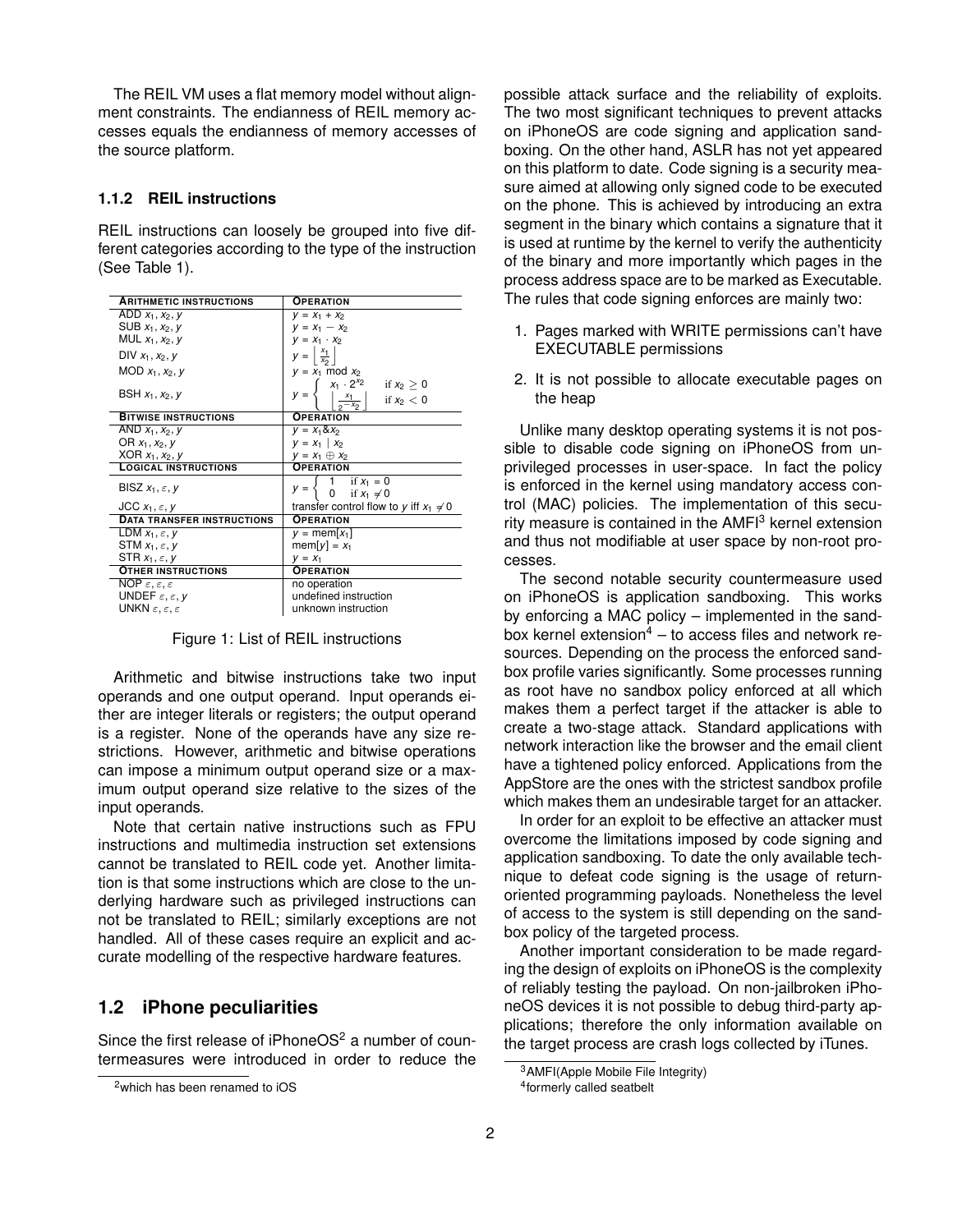A simple, yet effective, technique to test the correctness of return-oriented programming payloads is to create test programs linked against the frameworks used by the target process. These can then be debugged using the XCode iPhone debugger. It has to be noticed that as mentioned before the sandbox profile of testing applications are stricter than the ones of certain highlikely targets and it is not possible to change the profile in order to closely resemble the one of the target. Therefore only the programmatic correctness of the returnoriented programming gadgets can be checked with this technique, and not the effectiveness of the payload itself against the original target.

#### **1.3 Problem approach**

Our goal is to build a program which consists of existing code chunks from other programs. We call a program that is built from the parts of another program a returnoriented program<sup>5</sup>. To build a return oriented program, atomic parts that form the instructions in this program have to be identified first. Parts of the original code that can be combined to form a return-oriented program are called "gadgets".

In order to be combinable, gadgets must end in an instruction that allows the attacker to dictate which gadgets shall be executed next. This means that gadgets must end in instructions that set the program counter to a value that is obtained from either memory or a register. We call such instructions "free branch" instructions.

A "free branch" instruction must satisfy the following properties:

- The instruction has to change the control flow (e.g. set the program counter)
- The target of the control flow must be computed from a register or memory location.

In order to achieve Turing-completeness, only a small number of gadgets are required. Furthermore, most gadgets in a given address space are difficult to use due to complexity and side effects. The presented algorithms identify a subset of gadgets in the larger set of all gadgets that are both sufficient for Turing-completeness and also convenient to program in.

We build the set of all gadgets by identifying all "free branch" instructions and performing bounded code analysis on all paths leading to these instructions. In order to search for useful gadgets in the set of all gadgets, we represent the gadgets in tree form. On this tree form, we perform several normalizations. Finally, we search for pre-determined instruction "templates" within these

trees to identify the subset of gadgets that we are interested in.

The templates are specified manually. For every operation only one gadget is needed. For a set of gadgets which perform the same operation only the simplest gadget is selected.

**Structure of paper** The paper is organized as follows: Section 2 gives a description of the algorithm used for finding gadgets. Section 3 looks at suitable gadget sets and elaborates on the complexity of gadgets and their side effects. Section 4 describes the design and implementation of a compiler which can automatically chain a set of located gadgets to produce valid return-oriented programming shellcode from an custom low-level language. Section 5 concludes.

# **2 Algorithms for finding Gadgets**

### **2.1 Stage I**

**Locating Free Branch Instructions** In order to identify all gadgets, we first identify all free branch instructions in the targeted binary. This is currently done by explicitly listing them.

**Goal for Stage I** The goal of the data collection phase is to provide us with:

- possible paths that are usable for gadgets and end in a free-branch instruction
- a REIL representation of the instructions on the possible paths.

**Path Finding** From each free branch instruction, we collect all regular control-flow-paths of a pre-configured maximum length within the function that the branch is located in.

We only take paths into account which are shorter than a user defined threshold. A threshold is necessary because otherwise it will get infeasible to analyse all effects of encountered instructions.

A path has no minimum length and we are storing a path each time we encounter a new instruction. Along with the information about the traversed instructions we also store the traversed basic blocks to differentiate paths properly. The path search is therefore, a utilization of [Depth-limited search (DLS)] [17] .

<sup>5</sup> Independent of whether an actual return instruction is part of the program or not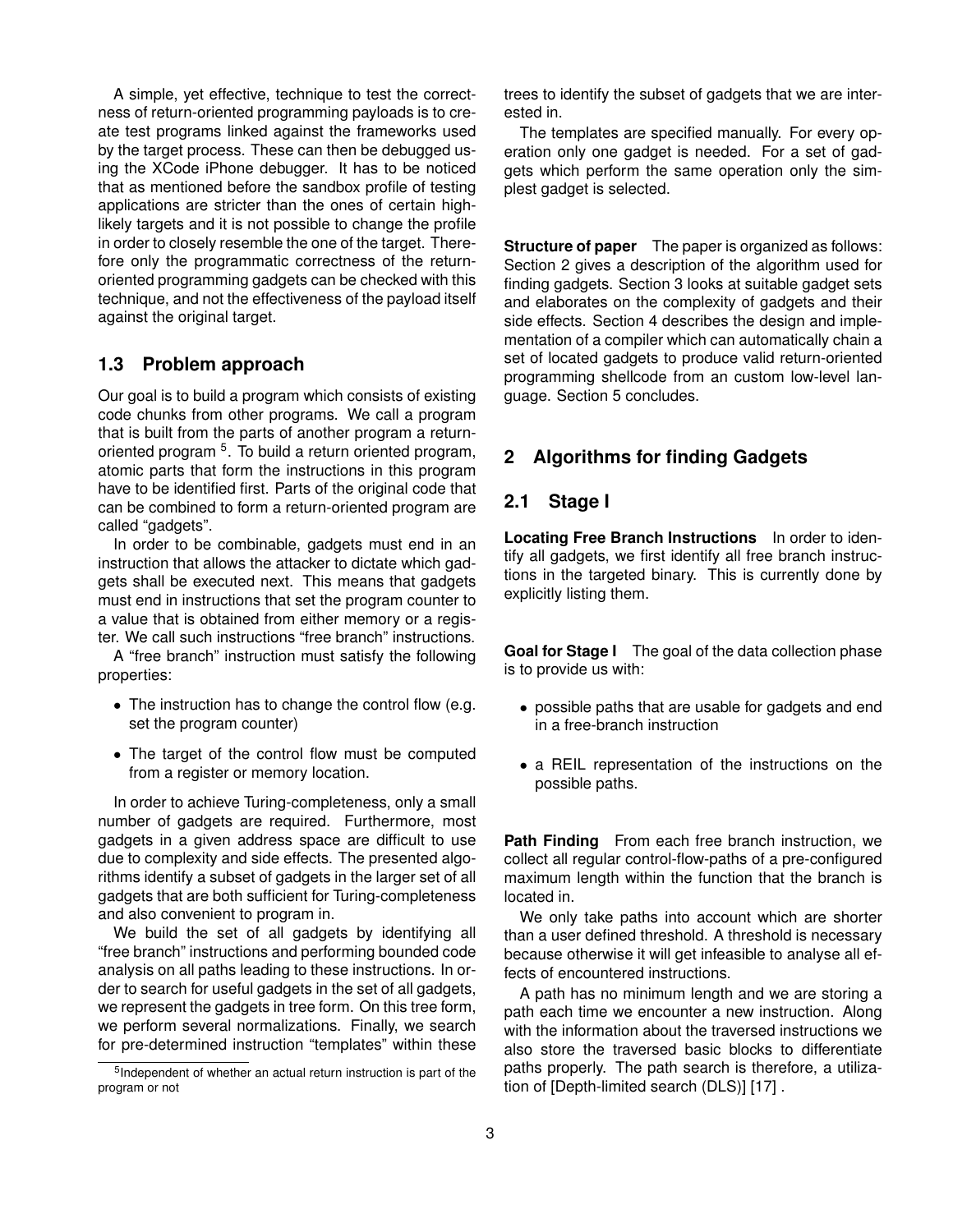**Instruction Representation** We now have all possible paths which are terminated by our selected freebranch instructions and are shorter than the defined threshold. To construct the gadgets we must determine what kind of operation the instructions on the possible paths perform.

We represent the operation that the code path performs in form of a binary expression tree. We can construct this binary expression tree from the path in a platform-independent manner by using the REILrepresentation of the code on this path.

An expression tree (Figure 2) is a simple structure which is used to represent complex functions as a binary tree. In case of an expression tree leaf node, nodes are always operands and non-leaf nodes are always operators.



Figure 2: Expression tree example

Using a binary tree structure we can compare trees and sub-trees. Multiple instructions can be combined, because operands are always leaf nodes and therefore, an already existing tree for an instruction can be updated with new information about source operands by simply replacing a leaf node with an associated source operands tree.

When the algorithm is finished we have a REIL expression tree representation for each instruction which we have encountered on any possible path leading to the free-branch instruction. As some instructions will alter more than one register one tree represents the effects on only one register and a single instruction therefore, might have more than one tree associated with it.

**Special Cases** The algorithm we have presented works for almost all cases but still needs to handle some special cases which include memory writes to dynamic register values and system state dependent execution of instructions.

For memory reads even if multiple memory addresses are read we do not need any special treatment. This is because the address of a memory read is either a constant or a register. Both have a defined state at

the time the instruction is executed and can therefore, safely be used as source.

Memory writes are different because they can use a register or a register plus offset as target for storing memory (Line 1 Figure 3). This register holding the memory address can be reused by later instructions (Line 2 Figure 3). Therefore, it can not safely be used as target because information about it could get lost.

0x00000001 stm 12345678, ,R0 0x00000002 add 1, 2, R0

Figure 3: Reusing registers example

We deal with this problem by assigning a new unique value every time a memory store takes place as key to the tree. Therefore, we do not lose the information that the memory write took place. Also we still need the information about where memory gets written. We do this by storing the target REIL expression tree representation in our expression tree. This prevents sequential instructions from overwriting the contents of the register. Even though there are more ways to achieve the same uniqueness for memory writes (like SSA) [4] the implemented behaviour solves the problem without the additional overhead of other solutions.

Some architectures include instructions which depend on the current system state. System state is in this case for example a flag condition for platforms where flags exist. For these instructions we need to make sure that the instructions expression tree can hold the information about the operation for all possible cases.

What we are looking for is a way to only have a single expression tree for a conditional instruction. To be able to fulfil this requirement we must have all possible outcomes of the instruction in our expression tree. This is possible by using the properties of multiplication to only allow one of the possible outcomes to be valid at any time and combining all possible outcomes by addition.

*result* = *pathtrue* ∗ *condition* + *pathfalse*∗!*condition*

#### Figure 4: Cancelling mechanism

This works because flag conditions are always one or zero therefore, the multiplication can either be zero or the result of the instructions operation in the case of the specific flag setting. Using this cancelling mechanism (Figure 4) we avoid storing multiple trees for conditional instructions.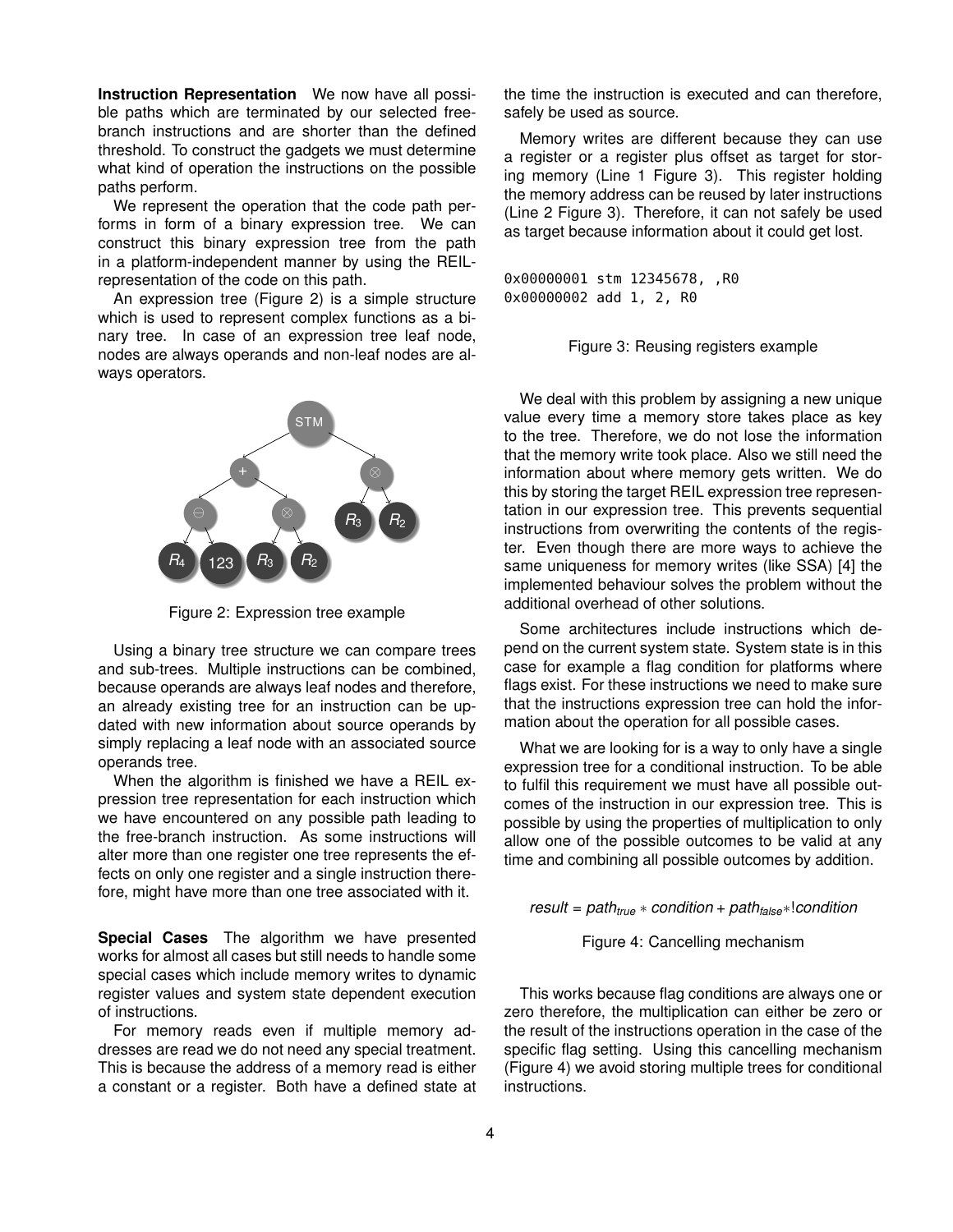## **2.2 Stage II**

**Goal for Stage II** Our overall goal is to be able to automatically search for gadgets. The information which we have extracted in the first stage does not yet enable an algorithm to perform this search. This is due to the missing connection between the extracted paths and the effects of the instructions on the path. In this stage of our algorithms we will merge the informations extracted in stage I and enable stage III to locate gadgets. The merge process combines the effects of single native instructions along all possible paths

**Merging Paths and Expression Trees** On assembly level almost any function can be described as a graph of connected basic blocks which hold instructions. We extracted the effects of these native instructions into expression trees in stage I using REIL as representation. Also, we extracted path information about all possible paths through the graph in reverse execution order using depth limited search in stage I. Each path information is one possible control flow through the available disassembly of a function ending in a "free branch" instruction and limited by the defined threshold.

But when we are executing instruction sequences they are executed in execution order following the control flow of the current function. This control flow through a function is determined by the branches which connect the basic blocks.

As we have extracted path information in reverse execution order, we potentially have conditional branches in our execution path. Therefore, to be able to use the path we need to determine the condition which needs to be met for the path to be executable.

Given that all potential conditions can be extracted we need to take the encountered instructions on the path and merge their respective effects on registers and memory, such that we can make a sound statement about the effects of the executed instruction sequence.

Once path information and instruction effects are merged the expression tree in a single expression tree potentially contains redundant information. This redundant information is the result of the REIL translation and the merging process. We do not need this redundant information and therefore, need to remove it before starting with stage III.

**General Strategy** We have now specified all aspects which need to be solved during the second stage algorithms. The first two described aspects are performed by analysing one single path. For each encountered instruction on the path the conditional branch detection and the merging process will be performed. After we have reached the free branch instruction and we have a sound statement about all effects, the redundant information will be removed.

**Determining Jump Conditions** To determine if we have encountered a conditional branch and need to extract its condition we use a series of steps which allow us to include the information about the condition to be met in the final result of the merging process.

For each instruction which is encountered while we traverse the path in execution order, the expression trees for this instruction are searched for the existence of a conditional branch. If we find a conditional branch in the expression trees we determine if the next address in the path is equal to the branch target address. If the address is equal to the branch target we generate the condition "branch taken" if not the condition "branch not taken" is generated. As we want to be able to know which exact condition must be true or false we save the expression tree along with the condition. If we do not find a conditional branch no further action is taken.

**Merging Instruction Sequence Effects** As we want to make a sound statement about all effects which a sequence of instructions has on registers and memory, we need to merge the effects of single instructions on one path.

To perform the merge we start with the first instruction on an extracted path. We save the expression trees for the first instruction, which represent the effects on registers or memory. This saved state is called the current effect state. Then, following the execution path, we iterate through the instructions. For each instruction we analyse the expression trees leaf nodes and locate all native register references. If a native register is a leaf node in an expression tree we check if we already have a saved expression tree for this register present from the previous instructions. If we have, the register leaf node is substituted with the already saved expression tree. Once all current instruction expression trees have been analysed they are saved as the new current effect state by storing all current instructions expression trees in the old effect state. If there are new register or memory write expression trees these are just stored along with the already stored expression trees. But if we have a register write to a register where an expression tree has already been stored the stored tree is overwritten. When the free branch instruction has been reached and its expression trees have been merged the effect of all instructions on the current path is saved along with the path starting point. The following list summarizes the results of the stage II algorithms.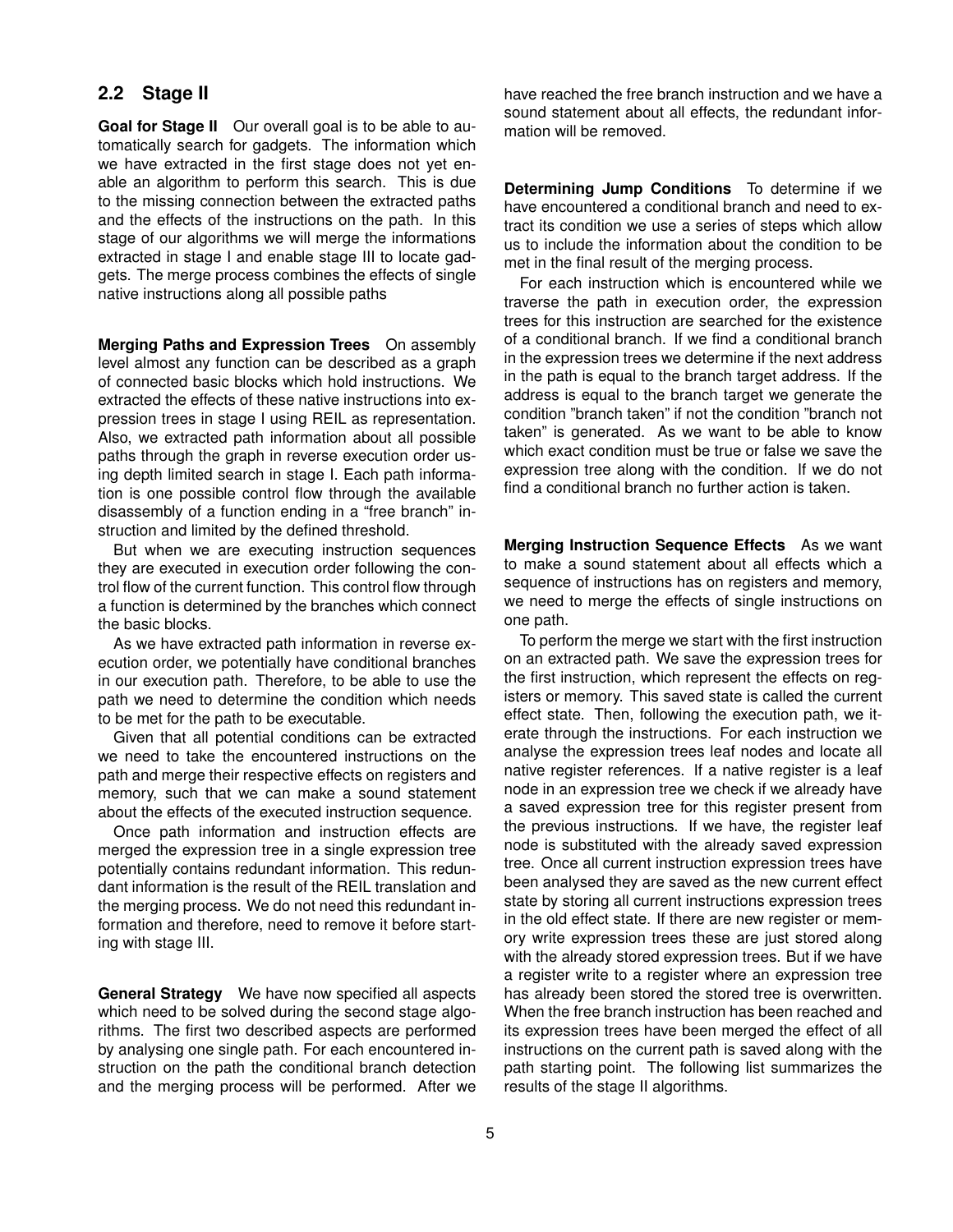- All effects on all written native registers are present in expression tree form
- Native registers which are present as leaf nodes are in original state prior to execution of the instruction sequence
- All effects on written memory locations are present in expression tree form
- All conditions which need to be met for path execution are present in expression tree form
- Only effects which influence native registers are present in the saved expression trees

**Simplifying Expression Trees** As we now have all effects which influence registers, memory and all conditions which need to be met stored in expression trees the last step is to remove the redundant information from the saved expression trees. Partly this redundancy is due to the fact that REIL registers in contrast to native registers do not have a size limitation. To simulate the size limitation of native registers REIL instructions mask the values written to registers to the original size of the native register. These mask instructions and their operands are redundant and can be removed. Also, redundancy is introduced by REIL translation of instructions where the effect on a register or memory location can only be represented correctly through a series of simple mathematical operations which can be reduced to a more compact representation.

| SIMPLIFICATION OPERATION | DESCRIPTION                                                                                                  |
|--------------------------|--------------------------------------------------------------------------------------------------------------|
| remove truncation        | remove truncation operands                                                                                   |
| remove neutral elements  | $\forall \odot \in \{+, \ominus, \ll, \gg, \otimes, \vert\} \rightarrow \lambda \odot 0 \Rightarrow \lambda$ |
|                          | $\forall \odot \in \{ \times, \& \} \rightarrow \lambda \odot 0 \Rightarrow 0$                               |
|                          | $\forall \odot \in \{\oplus,  , +\} \rightarrow 0 \odot \lambda \Rightarrow \lambda$                         |
|                          | $\forall \odot \in \{8, \times \cdot \ll, \gg, \div\} \rightarrow 0 \odot \lambda \Rightarrow 0$             |
| merge bisz               | eliminate two consecutive bisz instructions                                                                  |
| merge add, sub           | merge consecutive adds, subs and their                                                                       |
|                          | operands                                                                                                     |
| calculate arithmetic     | given both arguments for an arithmetic                                                                       |
|                          | mnemonic are integers calculate the result                                                                   |
|                          | and store the result instead of the original                                                                 |
|                          | mnemonic and operands                                                                                        |

| Figure 5: List of simplifications |  |  |
|-----------------------------------|--|--|
|                                   |  |  |
|                                   |  |  |
|                                   |  |  |

The simplification is performed by applying the list of simplifications (Table 5) to each expression tree present in the current effect state of a completely merged path. In the simplification method the tree is tested in regard to the applicability of the current simplification. If the simplification is applicable, it is performed and the tree is marked as changed. As long as one of the simplification methods can still simplify the tree as indicated by the changed mark the process loops. After the simplification algorithm terminates, all expressions have been simplified according to the simplification rules. We call this state the final effect state. This state is than saved along with the starting address of the path.

### **2.3 Stage III**

**Goal for stage III** In the last two stages the effects of a series of instructions along a path have been gathered and stored. This information is the basis for the actual gadget search which is the third stage. Our goal is to locate specific functionality within the set of all possible gadgets that were collected in the first two stages. A set of multiple algorithms is used to pinpoint each specific functionality.

We start by describing the core function for gadget search. We then focus on the actual locator functions. Finally we present a complexity estimation algorithm which helps us with the decision which gadget to use for one specific gadget type.

**Gadget Search Core Function** Our overall goal is to locate gadgets which perform a specific operation. All of our potential gadgets are organized as a set of expression trees describing the effects of the instruction sequence. Therefore we need an algorithm which compares the expression trees of the gadget to expression trees which reflect a specific operation.

To locate specific gadgets in the set of all gadgets we use a central function which consecutively calls all gadget locator functions for a single potential gadget. This function then parses the result of the locator functions to check if all the conditions for a specific gadget type have been met. If all conditions for one gadget type have been met the potential gadget is included in the list of this specific gadget type. For each potential gadget it is possible to be included into more than one specific gadget list if it fulfils the conditions of more than one gadget type.

**Specific Gadget Locator Functions** To locate a specific gadget type our core gadget algorithm uses specific matching functions for each desired type of gadget. These locator functions have the desired behaviour encoded into an expression tree.

The locator function parses all register, memory location, condition and flag expression trees present in the current potential gadget. For each of the expression trees it checks if it meets the initial condition present in the locator. If one of the expression trees meets the initial condition then we compare the complete matching expression tree to the expression tree which has met the condition. If the expression tree matches the information about the matched gadget is passed back to our core algorithm for inclusion into the list of this gadget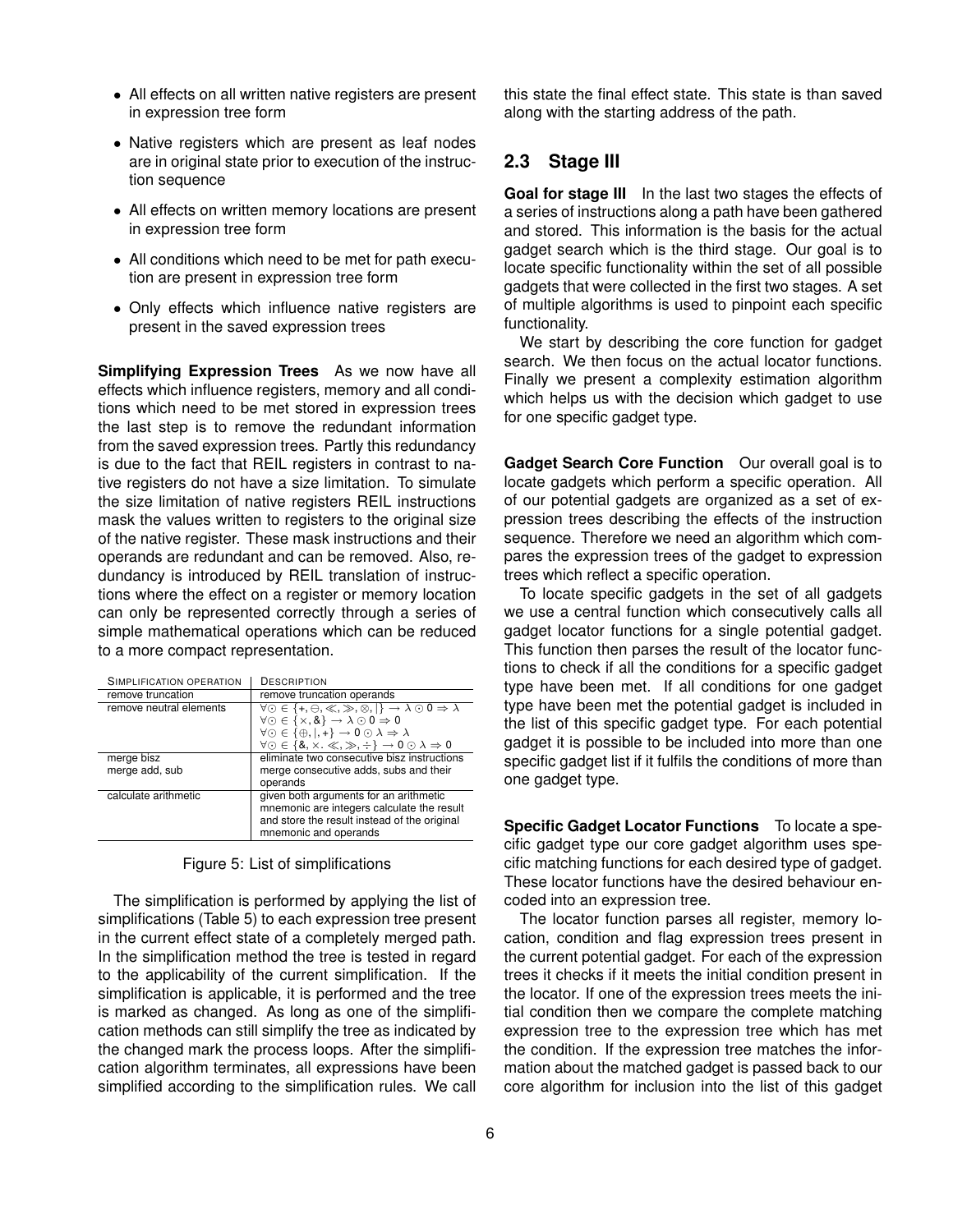type. If no match is found nothing is returned to the core algorithm.

Our defined gadget locators are not making perfect matches which means that they are not strictly coupled to one specific instruction sequence. They rather try to reason about the effect a series of instructions has. This behaviour is desired because using a rather loose matching we are able to locate more gadgets which provide us with equal operations. One example for such a loose match is that our gadget locators accept a memory write to be not only addressed by a register but also a combination of registers and integer offsets.

**Gadget Complexity Calculation** It the last algorithm we have collected all the gadgets which perform the desired operations we have predefined. The number of gadgets in a binary is about ten to twenty times higher than the number of functions. But not all the gadgets are usable in a practical manner because they exhibit unintended side effects (See Section 3.1). These side effects must be minimized in such a way that we can easily use the gadgets. For this reason we developed different metrics which analyse all gadgets to only select the subset of gadgets which have minimal side effects.

For each gadget the complexity calculation performs two very basic analysis steps. In the first step we determine how many registers and memory locations are influenced by the gadget. This is easy because it is equivalent to the number of expression trees which are stored in the gadget. In the second step we count the number of nodes of all expression trees present in the gadget. While the first step gives us a good idea about the gadgets complexity the second step remedies the problem of very complex expressions for certain register or memory locations which might lead to complications if we want to combine two gadgets.

### **3 Properties of Gadgets**

#### **3.1 Turing-completeness**

**Minimal Turing-complete Gadget Set** As we want to be able to perform arbitrary computation with our gadgets we need the gadget set to be Turing-complete. The simplest possible instruction set which is proven to be Turing-complete is a one instruction set (OISC) [11] computer. The instruction used performs the following operations:

#### **Subtract** *A* from *B*, giving *C*; if  $C < 0$ , jump to *D*

Given that this exact instruction is not present in most if not all architectures we need a more sophisticated gadget set which allows us to perform arbitrary operations.

If we split the OSIC instruction into its atomic parts we receive the three instructions:

- Subtract
- Compare less than zero
- Jump conditional

These three instructions are common in all architectures and can therefore, be treated as one of the possible minimal gadget sets we can search for.

**Practical Turing-complete Gadget Set** Given the minimal Turing-complete gadget set we can theoretically now perform all possible computations possible on any other machine which is Turing-complete. But we are far from a real-world practical gadget set to perform realistic attacks. This is because we have a set of constraints which need to be met in our gadget set to be practical.

- We assume very limited memory
- We want to be able to perform most arithmetic directly
- We want to be able to read/write memory
- We want to alter control flow fine grained
- We need to be able to access I/O

Therefore, our practical gadget set contains significantly more gadgets than needed for it to be Turingcomplete. We divide the gadgets we try to locate into categories:

- Arithmetic and logical (add, sub, mul, div, and, or, xor, not, rsh, lsh)
- Data movement (load/store from memory, move between registers)
- Control (conditional/unconditional branch, function call, leaf function call)
- System control (access I/O)

**Gadget chaining** Given the gadgets defined in the above categories, we need a way to combine them to form our desired program. We are searching for gadgets starting with free-branch instructions. A freebranch instruction is defined to alter the control flow depending on our input. As all gadgets which we locate in the given binary end in a free-branch instruction, they can all be combined to form the desired program.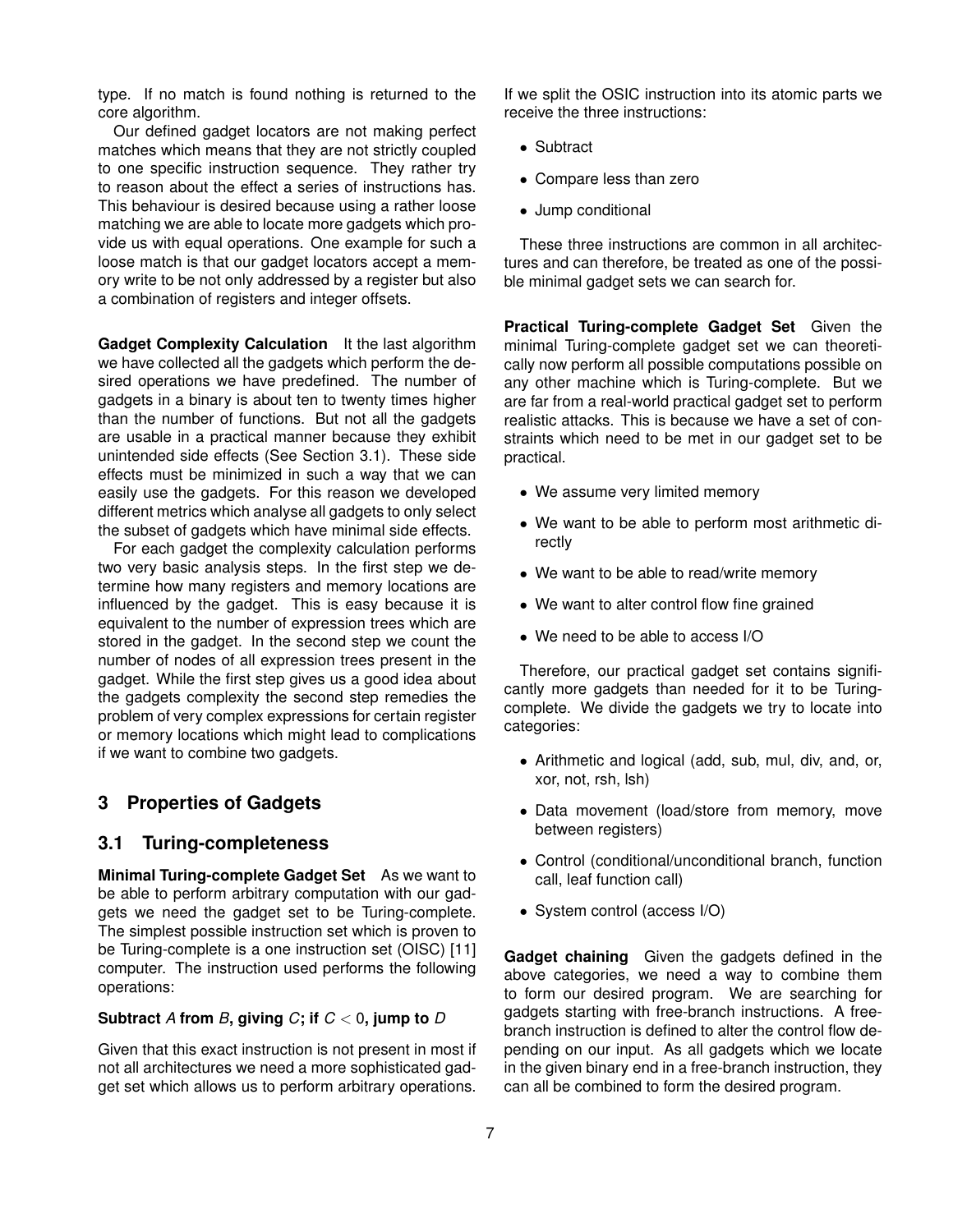**Side Effects of Gadgets** All gadgets located by our algorithms potentially influence registers or memory locations which are not part of the desired gadget type operation. These effects are the side effects of a gadget. As we introduce metrics to determine the complexity of gadgets these side effects can be reduced. But in the case of a very limited number of gadgets for a specific gadget type side effects can be inevitable. Therefore, we need to analyse which side effects can be present. One possible side effect is that we write arbitrary information into a register. This case can be solved by marking the register as tainted such that the value in the register must first be reinitialized if it is needed in any subsequent gadget. This construction also holds for the manipulation of flags. The second possible type of side effect occurs when writing to a memory location that is addressed other by a non-constant (e.g. register). In this case we have to make sure that prior to gadget execution the address where the memory write will take place is valid in the context of the program and does not interfere with gadgets we want to execute subsequent to the current gadget. This is not always possible and therefore, we try to avoid gadgets with memory side effects.

### **3.2 Metrics and Minimizing Side Effects**

As we have pointed out side effects are one of the major problems when using instruction sequences which were not intended to be used like this. We have worked out metrics which help us categorize all usable gadgets to minimize side effects.

- stack usage of the gadget in bytes
- usage of written registers
- memory use of the gadget
- number of nodes in the expression trees of a gadget
- use of conditions in the gadget execution path

In most attacks the size which can be used for an attack is limited. Therefore the stack usage of the attack must be small for the approach to be feasible. The usage of registers should be small to avoid overwriting potentially important information. The memory usage of the gadgets should be small to lower the potential access to non accessible memory. The number of nodes in the expression trees provide an indicator for the complexity of the operations of the gadget. Therefore if we have only very few nodes the complexity is also very low. The use of conditions in the gadget can have the implication that we need to make sure that certain conditions must be set in advance. This leads to more gadgets in the program and therefore, to more space which we need for the attack.

Using the defined metrics minimizes complex gadgets and side effects and therefore, leads to an usable gadget set.

### **4 Chaining gadgets with side-effects**

To automatically chain gadgets into useful programs, we have written a basic compiler called "The Wolf". As input, this compiler takes programs written in a low-level form somewhat close to the assembly language of the target CPU; namely registers must be explicitly allocated and the only construct to implement a loop is a conditional goto instruction. For now, the only target CPU that Wolf was tested with is ARM. In case a given statement cannot be compiled, the compiler emits an error message. A description of the Wolf language in EBNF can be found in the appendix.

**Access statements** define which registers can be clobbered and which memory regions may be read and overwritten by the side-effects of gadgets. The protect statement is used to tell the compiler which registers may *not be clobbered* by side-effects; all other registers are fair game. The allowcorrupt statement allows to specify memory regions that may be overwritten by side-effects; similarly allowread is used to tell the compiler which memory regions can be read without causing exceptions.

**Control flow** can be changed using the call gadget to call a native code function. To change the controlflow within the ROP code, the gotoifnz statement can be used which changes the control flow to a previously defined label within the code, depending on whether its first argument is non-zero or not. To do this, gadgets that modify the stack pointer are used. For the call gadget the compiler takes care to set the link register appropriately<sup>6</sup>.

**Assignments.** The most important but also the most challenging part to implement was the multiassignment. The purpose of this construction is to give the compiler freedom in how a requested register allocation or memory transfer is achieved by chaining gadgets contained in the gadget catalog. To compile an assignment into ROP code, a breadth-first search on the gadget catalog is performed that finds gadgets that

<sup>&</sup>lt;sup>6</sup>this is architecture specific.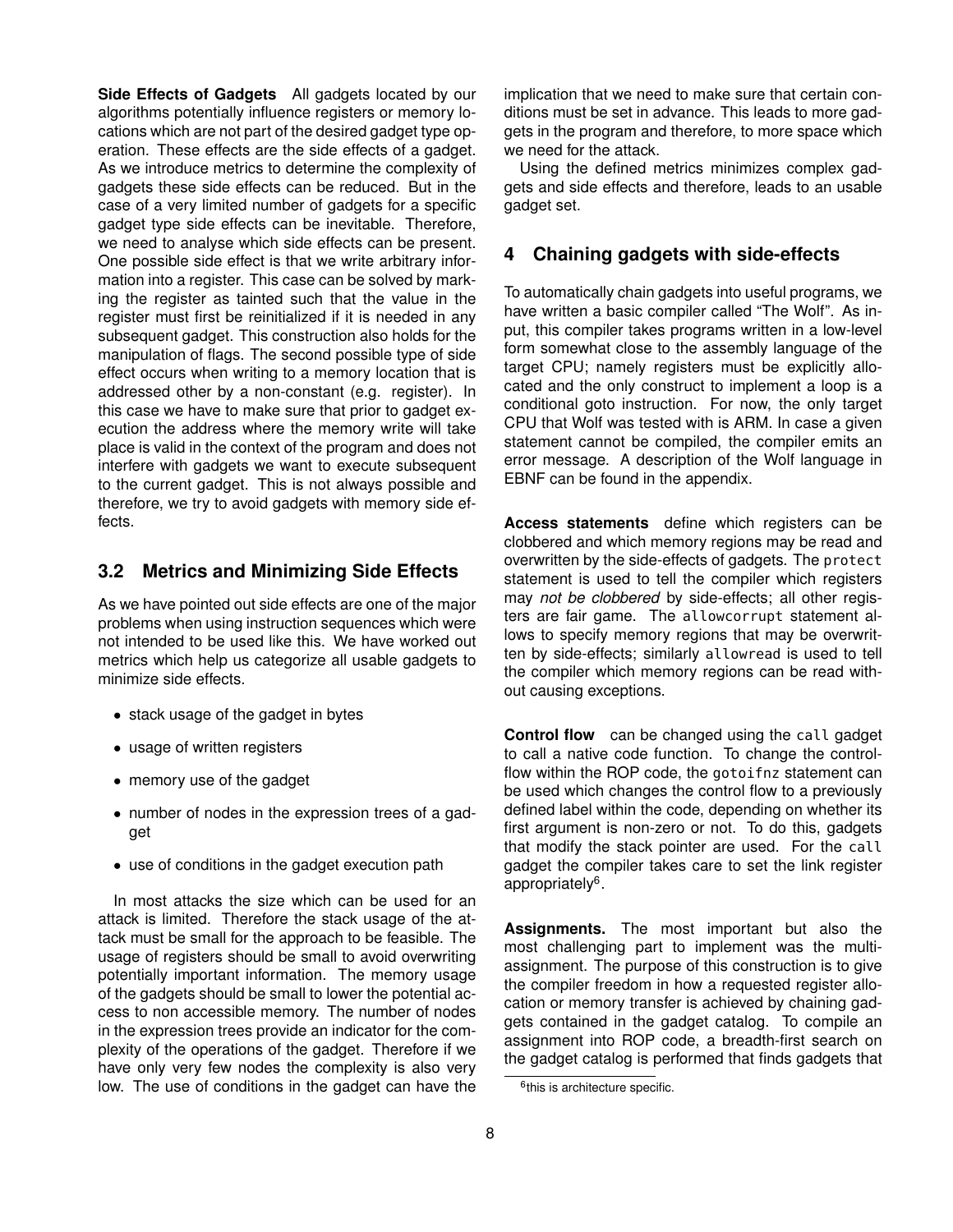modify the target values on the left-hand side of the assignment. For a selection of gadgets we then need to check whether any of their side-effects are unwanted. This is implemented by using an external SMT (Satisfiability Modulo Theories) solver, in our case STP [8, 7] that checks whether the constraints defined by the access statements can be fulfilled. If we cannot find a gadget that directly performs the computation and the assignment for a given component of the tuple, we search for gadgets that can at least assign another register or memory location for the given component. We then replace the component of the LHS with that register or memory location, record the side effects of the gadget used and begin the search again. Note that assignments and multi-assignments may contain significant amounts of computation; these cases will most likely require the compiler to chain multiple gadgets per component and may take significant amounts of time to compile.

**Implementation details** The Wolf is implemented as a Python package that needs to be imported. In order to resolve forward references in the code, they have to be declared explicitly using the forwardref statement.

A program is compiled by simply prefacing a Python script containing the program to be compiled with import  $*$  from wolf.platform and running the Python interpreter on this script. The wolf.platform class is an architecture and platform-specific subclass of the wolf class.

### **5 Conclusions**

We have presented algorithms to automate an architecture-independent approach for finding gadgets for return-oriented programming and related offensive techniques. By introducing the *free-branch* paradigm we are able to reason about gadgets in a more general form than previously proposed; this especially is helpful when using an intermediate language. Furthermore we have shown how a compiler can be built for chaining gadgets even if these gadgets have strong side-effects. Previous compilers (for ROP on x86) used very simple gadgets that were without side-effects.

With the proliferation of hardware-enforced data execution prevention on newer embedded devices we expect our tools and techniques to be of significant value for offensive security research.

### **References**

- [1] Erik Buchanan, Ryan Roemer, Hovav Shacham, and Stefan Savage. When good instructions go bad: generalizing return-oriented programming to RISC. In Peng Ning, Paul F. Syverson, and Somesh Jha, editors, *ACM CCS 2008*, pages 27– 38. ACM, 2008.
- [2] Stephen Checkoway, John A. Halderman, Ariel J. Feldman, Edward W. Felten, B. Kantor, and H. Shacham. Can DREs provide long-lasting security? The case of return-oriented programming and the AVC Advantage. *Proceedings of EVT/WOTE 2009*, 2009.
- [3] Stephen Checkoway and Hovav Shacham. Escape from return-oriented programming: Returnoriented programming without returns (on the x86), 2010. In Submission.
- [4] Ron Cytron, Jeanne Ferrante, Barry K. Rosen, Mark N. Wegman, and F. Kenneth Zadeck. Efficiently computing static single assignment form and the control dependence graph. *ACM Transactions on Programming Languages and Systems*, 13(4):451–490, 1991.
- [5] Thomas Dullien and Sebastian Porst. REIL: A platform-independent intermediate representation of disassembled code for static code analysis. http://www.zynamics.com/downloads/ csw09.pdf, March 2009.
- [6] Aurélien Francillon and Claude Castelluccia. Code injection attacks on harvard-architecture devices. In *CCS '08: Proceedings of the 15th ACM conference on Computer and communications security*, pages 15–26, New York, NY, USA, 2008. ACM.
- [7] Vijay Ganesh. STP constraint solver. http:// sites.google.com/site/stpfastprover/.
- [8] Vijay Ganesh and David L. Dill. A decision procedure for bit-vectors and arrays. In Werner Damm and Holger Hermanns, editors, *CAV 2007*, volume 4590 of *Lecture Notes in Computer Science*, pages 519–531. Springer, 2007.
- [9] Tim Kornau. Return oriented programming for the ARM architecture. http: //www.zynamics.com/static\_html/downloads/ kornau-tim--diplomarbeit--rop.pdf, 2009.
- [10] Sebastian Krahmer. x86-64 buffer overflow exploits and the borrowed code chunks exploitation technique. http://www.suse.de/~krahmer/no-nx. pdf, September 2005.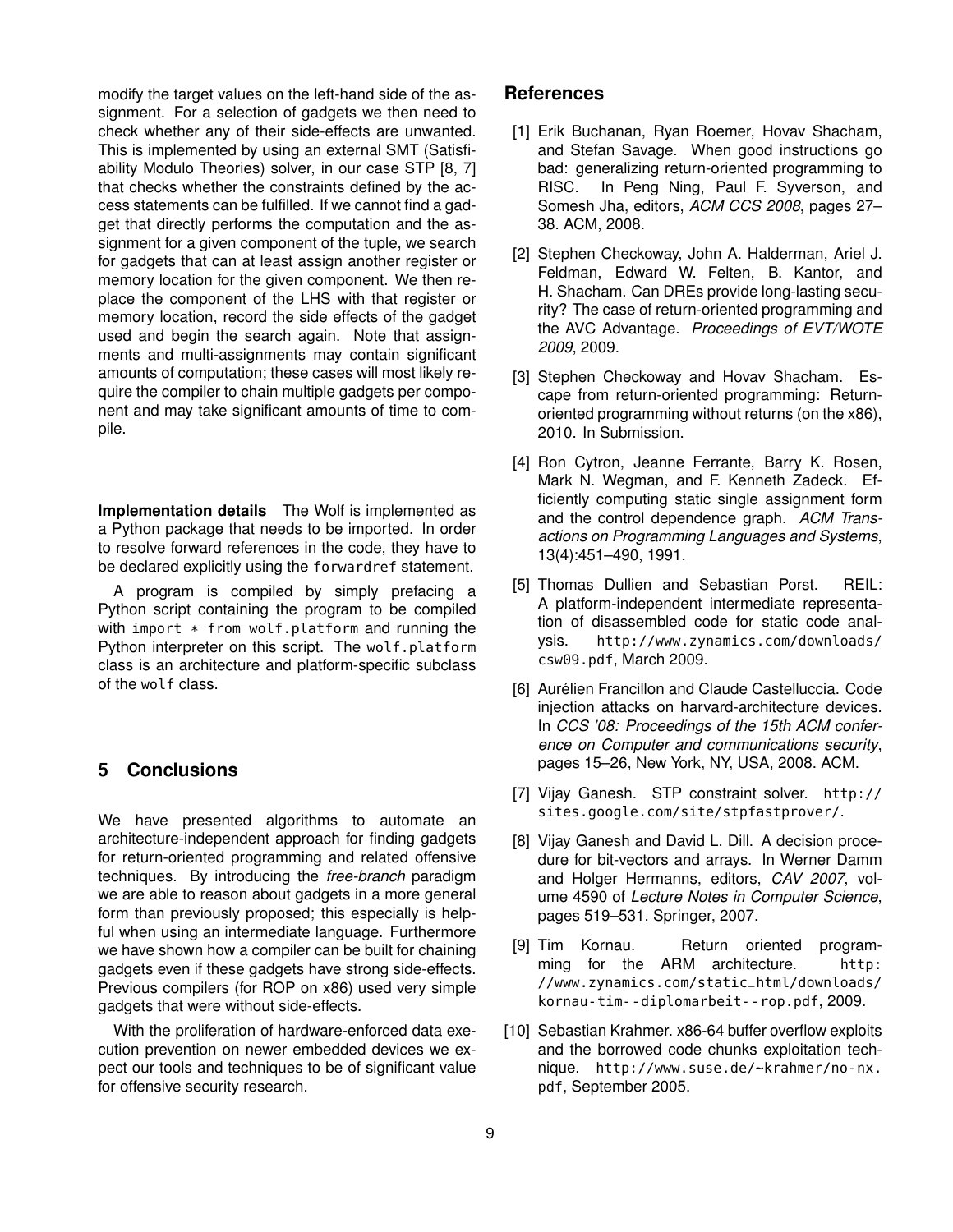- [11] Farhad Mavaddat and Behrooz Parhami. URISC: The ultimate reduced instruction set computer. Research Report 36, University of Waterloo, June 1987. Research Report CS-87-36.
- [12] Ryan Roemer. *Finding the bad in good code: Automated return-oriented programming exploit discovery*. M.s. thesis, University of California, San Diego, 2009.
- [13] Ryan Roemer, Erik Buchanan, Hovav Shacham, and Stefan Savage. Return-oriented programming: Systems, languages, and applications. *Manuscript*, 2009.
- [14] Hovav Shacham. The geometry of innocent flesh on the bone: return-into-libc without function calls (on the x86). In Peng Ning, Sabrina De Capitani di Vimercati, and Paul F. Syverson, editors, *ACM CCS 2007*, pages 552–561. ACM, 2007.
- [15] The PaX team. Documentation for the PaX project: Adress Space Layout Randomization design & implementation. http://pax.grsecurity.net/ docs/aslr.txt, April 2003.
- [16] The PaX team. Documentation for the PaX project: Non-executable pages design & implementation. http://pax.grsecurity.net/docs/ noexec.txt, May 2003.
- [17] Wikipedia. Depth-limited search Wikipedia, the free encyclopedia, 2010.

### **A iPhone exploit payload tester source**

The following code (Listing 1) can be used to test returnoriented programming shellcode on an iPhone. For each shellcode which one wants to test some of the code must be changed. This change is necessary to gain access to the desired functions and because the length of the chained gadgets and the gadgets itself might vary.

```
#import <UIKit/UIKit.h>
 2 #import <AudioToolbox/AudioServices.h>
 3
 4 #include <stdio.h>
 5 #include <stdlib.h>
 6 #include <strings.h>
 7 #include <err.h>
 8 #include <pthread.h>
9 #include <sys/socket.h>
10 #include <sys/syscall.h>
11 #include <sys/unistd.h>
12 #include <netinet/in.h>
13 #include <mach/mach.h>
14
15 unsigned long stack_pointer = 0, eip = 0;
16
17 void restoreStack()
18 {
19 __asm__ __volatile__(
20 "mov_sp, %0\lt\lt\ln"
21 "mov_pc, %1"
22 :
23 :"r"(stack_pointer), "r"(eip + 0x14)
24 );
 25 // WARNING: if any code is added to read_and_exec
26 // the 'eip + 0x14' has to be recalculated
27 }
28
29 int read_and_exec(int s)
30 {
31 int n, length;
32 unsigned int restoreStackAddr = &restoreStack;
33
34 fprintf(stderr, "Reading_length..._");
35 if ((n = recv(s, &length, sizeof(length), 0)) != sizeof(length
           ))
36 {
37 if (n < 0)
38 {
39 perror("recv");
40 }
41 else
42 {
43 fprintf(stderr, "recv: short read\n");
44 return -1;
45 }
46<br>47
     fprintf(stderr, "%d\n", length);
48 void *payload = malloc(length +1);<br>49 if(payload == NULL)
     if(pavid) == NULL)50 {
51 perror("Unable_to_allocate_the_buffer\n");
52 }
53 fprintf(stderr, "Sending address of restoreStack function\n");
54
55 if(send(s, &restoreStackAddr, sizeof(unsigned int), 0) == -1)
56 {
57 perror("Unable_to_send_the_restoreStack_function_address");<br>58 }
58 }
59
60 fprintf(stderr, "Reading_payload..._");
61 if ((n = recv(s, payload, length, 0)) != length)
\begin{array}{cc} 62 & \{ \\ 63 & \end{array}if (n < 0)64 {<br>65
       \frac{1}{3} perror("recv");
66 }
```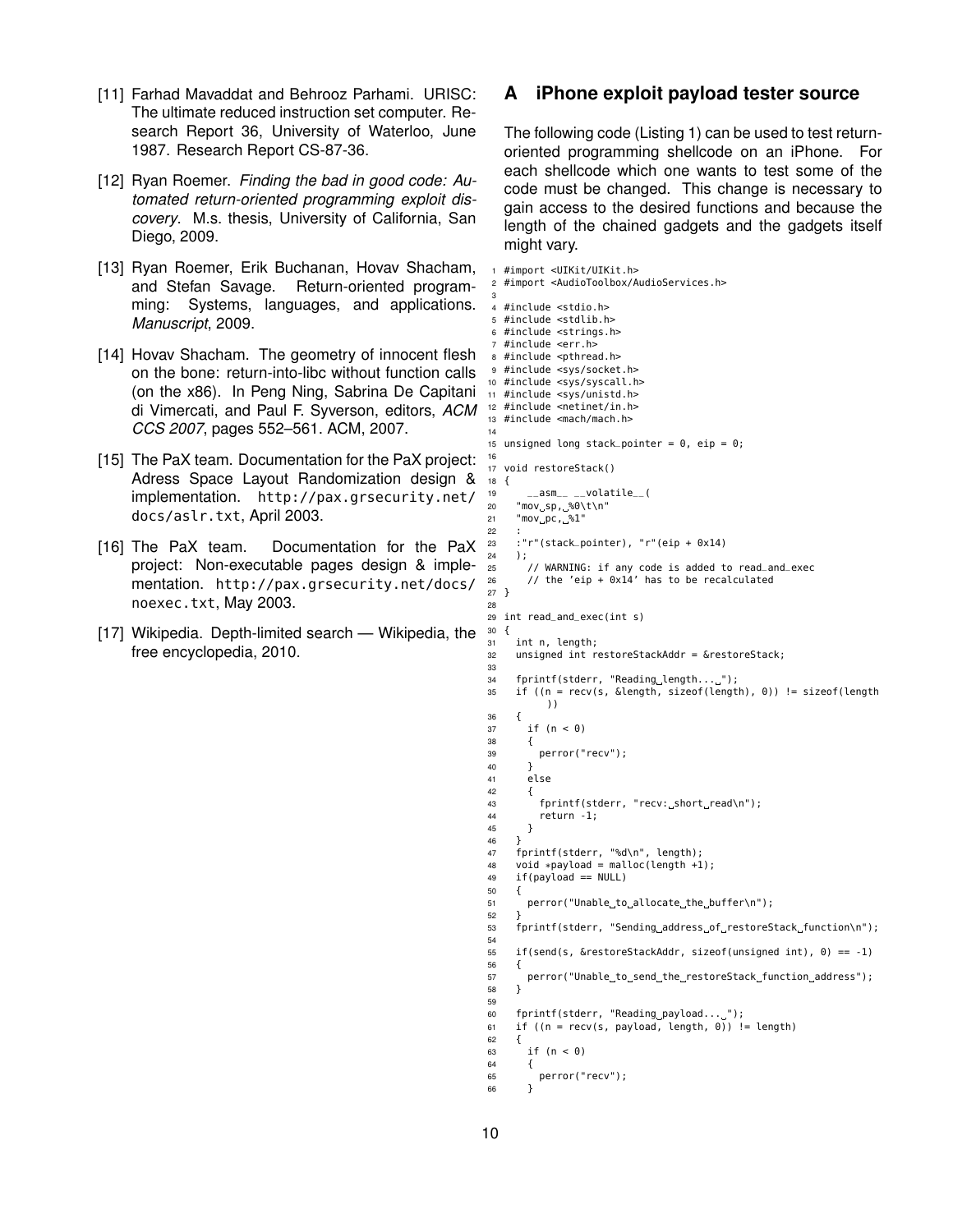```
67 else
68 {
69 fprintf(stderr, "recv: short read\n");
70 return -1;
71 }
72 }
73
74 __asm__ __volatile__ (
75 "mov_%1,_pc\n\t"
76 "mov %0, sp\n\t"
77 :"=r"(stack_pointer), "=r"(eip)
78 );<br>79 __asm
             _{--}volatile_{--} (
80 "mov sp, %0\n\t"
81 "pop {r0, r1, r2, r3, r4, r5, r6, pc}"
82
83 :"r"(payload)
84 );
85
86 //the payload jumps back here
87 stack_pointer = eip = 0;
88 free(payload);
89
90 return 0;
91 }
92
93 void startServer()
94 \{<br>95
     int c, s, val;
96 socklen_t salen;<br>97 struct sockaddr_
     struct sockaddr_in saddr, client_saddr;
98 short port = 1234;
99
100 if ((s = socket(AF_INET, SOCK_STREAM, IPPROTO_IP)) < 0)
101 \frac{1}{20}102 perror("socket");
103 return;<br>104 }
104 }
105
106 val = 1;
107 if (setsockopt(s, SOL_SOCKET, SO_REUSEADDR, &val, sizeof(val))
            \leq \theta)
108 {
109 perror("setsockopt");
110 return;<br>111 }
111 }
112
113 bzero(&saddr, sizeof(saddr));
114 saddr.sin_family = AF_INET;
115 saddr.sin_port = htons(port);
116 saddr.sin_addr.s_addr = INADDR_ANY;
117
118 if (bind(s, (struct sockaddr*)&saddr, sizeof(saddr)) < 0)
119 {
120 perror("bind");
121 return;<br>122 }
122 }
123
124 if (listen(s, 5) < 0)
125 {
126 perror("listen");
127 return;<br>128 }
128 }
129
130 while(1)
131 {
132 if ((c = accept(s, (struct sockaddr*)&client_saddr, &salen))
17 # 0x00000000; // r0 (exit code)
              < 0)133 {
134 perror("accept");<br>135 return:
         return:
136 }
137 read and exec(c):
138 }
139 }
140
141 int main(int argc, char *argv[])
142 {
143 NSAutoreleasePool * pool = [[NSAutoreleasePool alloc] init];
     //the "sound system" has to be initialized before using it in
           the payload
```
 AudioServicesPlaySystemSound(0xfff); startServer(); int retVal = UIApplicationMain(argc, argv, nil, nil); [pool release]; return retVal; } Listing 1: iPhone payload test application To send a payload to the test program a simple Python script (Listing 2) can be used. An example for such a Python script is presented below. import os import sys import socket import struct import binascii f = file(sys.argv[1], 'rb') print "[+] Reading payload from file\n" payload = f.read() payload = payload.strip('\n') payload = binascii.unhexlify(payload) f.close() 13 print "[+] Payload length is: ", len(payload) s = socket.socket(socket.AF\_INET, socket.SOCK\_STREAM) s.connect((sys.argv[2], int(sys.argv[3]))) 17 s.send( struct.pack('i',len(payload) + 4)) 18 print "[+]\_Sending\_payload\_length\n" restoreFuncAddr = s.recv(4) restoreFuncAddr = struct.unpack('i', restoreFuncAddr)[0] 22 print "[+] Restore function is at: ", hex(restoreFuncAddr) payload += struct.pack('i', restoreFuncAddr) s.send(payload) 26 print "[+]\_Sending\_payload..\n" s.close() print "[+] Done"

Listing 2: Python payload deliver script

The return-oriented programming shellcode (Listing 3) which in this particular example is used to trigger a vibrate is shown below.

```
1 // garbage for registers r0-r6
2 00000000000000000000000000000000000000000000000000000000
3 # actual payload
4 416a9832665534127386983244332211ff0f0000cd63b63000000000
5 # EXPLANATION:
6 # 0x32986a41; // PC
7 # // 0x32986a40 0xe8bd4080 pop {r7, lr}
8 # // 0x32986a44 0x0000b001 add sp, #4
9 # // 0x32986a46 0x00004770 bx lr
10 # 0x12345566; // r7<br>11 # 0x32988673; // LR / PC<br>12 # 0x11222244
11 # 0x32988673;
12 # 0 \times 11223344; // garbage value (skipped over with add sp)<br>13 # // 0 \times 32988672 0 \times 0000bd01 pop {r0, pc}
       // 0x32988672 0x0000bd01 pop {r0, pc}
14 # 0x00000fff; // r0
15 # 0x30b663cd;<br>16 # // 0x30b66
      // 0x30b663cc <AudioServicesPlaySystemSound>
          Listing 3: Return-oriented shellcode example
```
To be able to use and adapt the shellcode for other possible targets some points must be taken into consideration.

1. The payload currently misses the address of the "restoreStack" function in Listing 1, therefore to use the example shellcode it is advised to use the Python script which handles this issue.